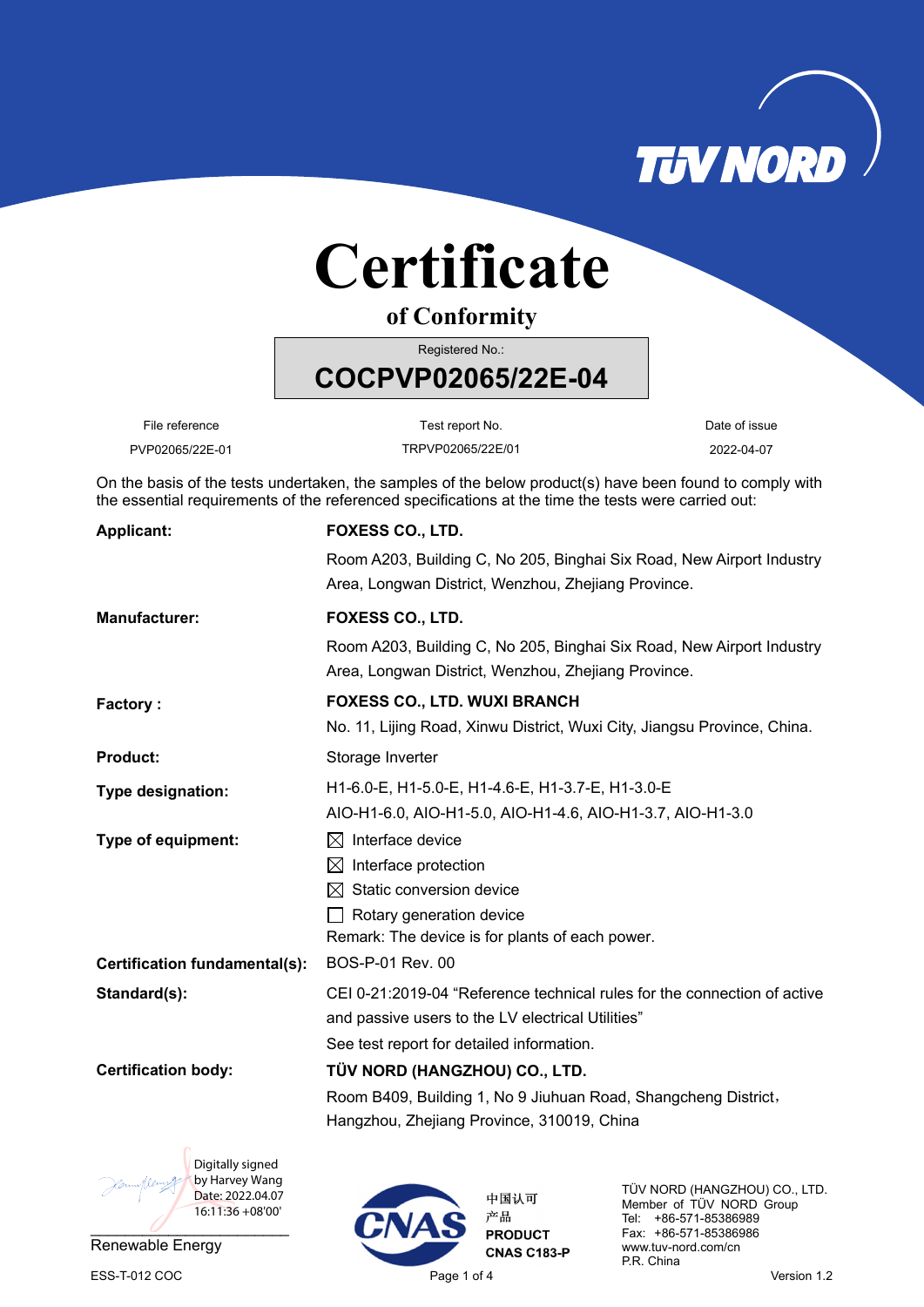

|                            | Accredited by CNAS according to ISO/IEC 17065:2012, certificate no.<br><b>CNAS C183-P.</b>                                                                                |
|----------------------------|---------------------------------------------------------------------------------------------------------------------------------------------------------------------------|
| <b>Testing laboratory:</b> | Dongguan BALUN Testing Technology Co., Ltd.                                                                                                                               |
|                            | Room 104/204/205, Building 1, No. 6, Industrial South Road, Songshan<br>Lake District, Dongguan, Guangdong, China.                                                        |
|                            | Accredited by CNAS according to ISO/IEC 17025:2017, certificate no.<br><b>CNAS L14701.</b>                                                                                |
| <b>Conclusion:</b>         | After verifying following documents, it is concluded that the product is in<br>compliance with the requirements of CEI 0-21:2019-04.<br>$\boxtimes$ ISO 9001 certificate: |
|                            | Certificate no. 200336, issued by DCI certification Ltd.                                                                                                                  |
|                            | $\boxtimes$ Test report of CEI 0-21:2019-04:                                                                                                                              |
|                            | Report no. BL-DG2130790-B01, BL-DG2230087-B01issued by                                                                                                                    |
|                            | Dongguan BALUN Testing Technology Co., Ltd., accredited by CNAS<br>according to ISO/IEC 17025:2017, certificate no. CNAS L14701                                           |
|                            | $\boxtimes$ Test report of EMC:                                                                                                                                           |
|                            | Report no. 4861920333200&4861921219500, issued by TÜV SÜD<br>Certification and Testing (China) Co., Ltd., accredited by CNAS                                              |
|                            | according to ISO/IEC 17025:2017, certificate no. CNAS L2282.                                                                                                              |
|                            | Report no. BL-DG2130790-402&BL-DG2130790-403, issued by                                                                                                                   |
|                            | Dongguan BALUN Testing Technology Co., Ltd., accredited by CNAS                                                                                                           |
|                            | according to ISO/IEC 17025:2017, certificate no. CNAS L14701                                                                                                              |
|                            | Report no. C21-342-WT, issued by Shanghai Inspection and Testing                                                                                                          |
|                            | Institute of Instruments and Automation Systems Co., Ltd., accredited by                                                                                                  |
|                            | CNAS according to ISO/IEC 17025:2017, certificate no. CNAS L0130                                                                                                          |

This document is based on the evaluation of the samples of the above mentioned product(s). It does not imply an assessment of the mass-production of the product(s), and it does not permit the use of a TÜV NORD mark. The holder of this document may use it in connection with the related test report(s).



Renewable Energy



TÜV NORD (HANGZHOU) CO., LTD. Member of TÜV NORD Group Tel: +86-571-85386989 Fax: +86-571-85386986 www.tuv-nord.com/cn P.R. China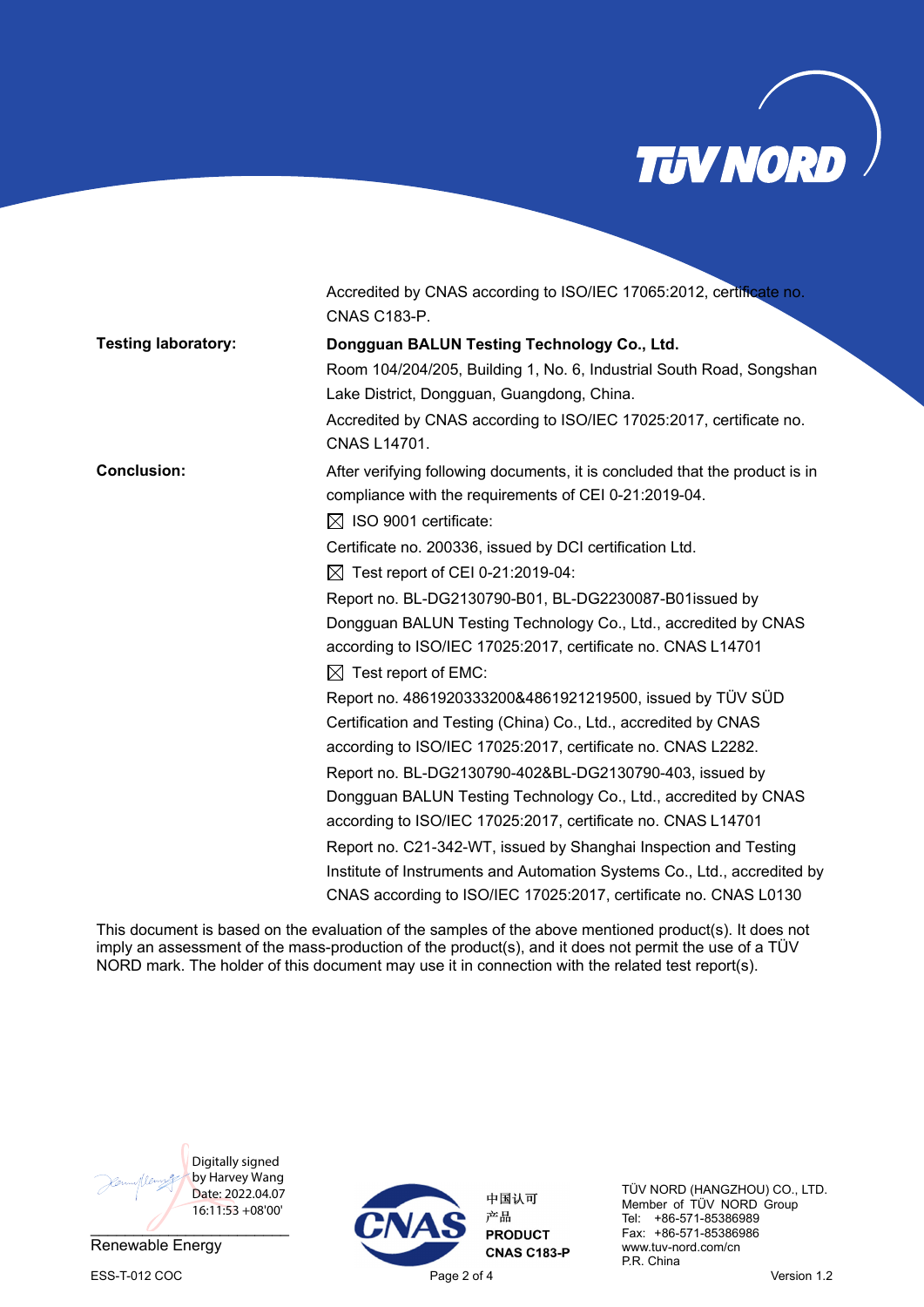

## **Annex to Certificate No.: COCPVP02065/22E-04**

**File no.: PVP02065/22E-01 2022-04-07** 

## **Description of product(s):**

| <b>Model types:</b>                       | $H1-3.0-E/$                                                                                                                          | $H1-3.7-E/$ | $H1-4.6-E/$ | $H1-5.0-E/$ | $H1-6.0-E/$ |  |  |  |  |
|-------------------------------------------|--------------------------------------------------------------------------------------------------------------------------------------|-------------|-------------|-------------|-------------|--|--|--|--|
|                                           | AIO-H1-3.0                                                                                                                           | AIO-H1-3.7  | AIO-H1-4.6  | AIO-H1-5.0  | AIO-H1-6.0  |  |  |  |  |
| <b>General information</b>                |                                                                                                                                      |             |             |             |             |  |  |  |  |
| Firmware:                                 | V1.09                                                                                                                                |             |             |             |             |  |  |  |  |
| PV input:                                 |                                                                                                                                      |             |             |             |             |  |  |  |  |
| Vmax PV [V d.c.]:                         | 600                                                                                                                                  |             |             |             |             |  |  |  |  |
| Mpp voltage range [V d.c.]:               | $80 - 550$                                                                                                                           |             |             |             |             |  |  |  |  |
| Isc PV [A d.c.]:                          | 13.5/13.5                                                                                                                            | 13.5/13.5   | 13.5/13.5   | 13.5/13.5   | 13.5/13.5   |  |  |  |  |
| Max. input current [A d.c.]:              | 15/15                                                                                                                                | 15/15       | 15/15       | 15/15       | 15/15       |  |  |  |  |
| <b>Overvoltage category</b><br>$(OVC)$ :  | $\mathbf{  }$                                                                                                                        |             |             |             |             |  |  |  |  |
| <b>Battery input parameters:</b>          |                                                                                                                                      |             |             |             |             |  |  |  |  |
| <b>Battery Type:</b>                      | Lithium-Ion                                                                                                                          |             |             |             |             |  |  |  |  |
| Voltage range[V d.c.]:                    | H1-3.0-E, H1-3.7-E, H1-4.6-E, H1-5.0-E, H1-6.0-E:<br>85-450<br>AIO-H1-3.0, AIO-H1-3.7, AIO-H1-4.6, AIO-H1-5.0, AIO-H1-6.0:<br>85-210 |             |             |             |             |  |  |  |  |
| Max. Charge Current [Ad.c.]:              | 40                                                                                                                                   |             |             |             |             |  |  |  |  |
| <b>Max. Discharge Current</b><br>[Ad.c.]: | 40                                                                                                                                   |             |             |             |             |  |  |  |  |
| AC output (Grid Side) parameters:         |                                                                                                                                      |             |             |             |             |  |  |  |  |
| Rated output voltage [V<br>a.c.]:         | 220/230/240                                                                                                                          |             |             |             |             |  |  |  |  |
| <b>Raged output frequency</b><br>$[Hz]$ : | 50/60                                                                                                                                |             |             |             |             |  |  |  |  |
| Rated output power [W]:                   | 3000                                                                                                                                 | 3680        | 4600        | 5000        | 6000        |  |  |  |  |
| Max. apparent power [VA]:                 | 3300                                                                                                                                 | 4048        | 5060        | 5500        | 6600        |  |  |  |  |
| Max. output current [A a.c.]:             | 14.4                                                                                                                                 | 17.6        | 22          | 23.9        | 28.7        |  |  |  |  |
| Power factor coso [ $\lambda$ ]:          | 1 default (adjustable +/-0.8)                                                                                                        |             |             |             |             |  |  |  |  |



Renewable Energy



中国认可 产品 **PRODUCT CNAS C183-P** 

TÜV NORD (HANGZHOU) CO., LTD. Member of TÜV NORD Group Tel: +86-571-85386989 Fax: +86-571-85386986 www.tuv-nord.com/cn P.R. China